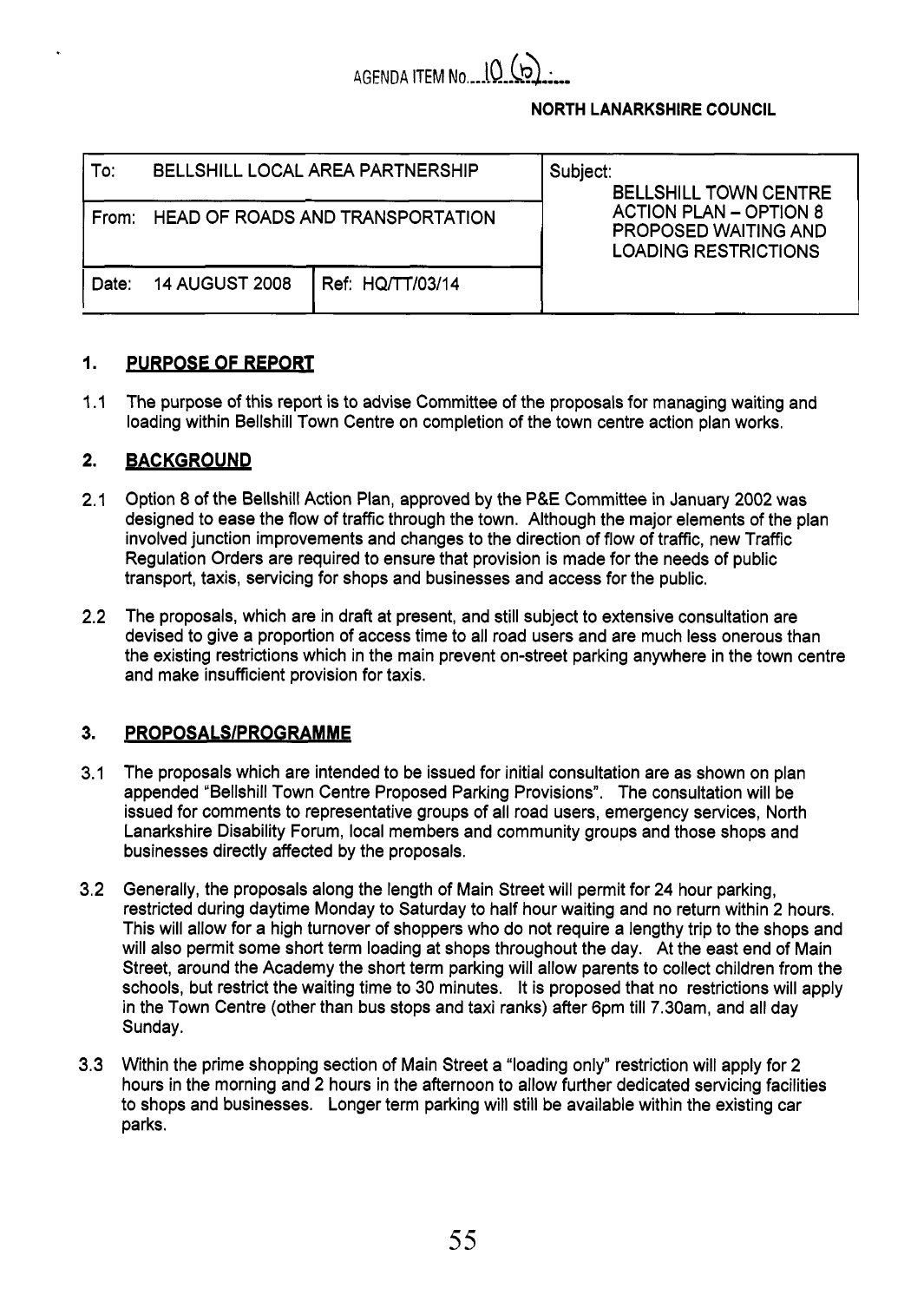- 3.4 Bellshill has two existing informal taxi ranking facilities in Glebe Street and Emma Jay Road. Both these facilities will remain and will be re-marked for use by taxis only. Presently these locations are advisory ranks only and are not licensed. In addition, the proposals include for three other sites identified as possible taxi ranks in Main Street west at the stopped up section, Motherwell Road at the railway bridge and Main Street westbound just west of Emma Jay Road. It is proposed that all five locations will be discussed with the taxi owners and licensing with a view to establishing the preferred sites for ranks.
- 3.5 Hamilton Road and Motherwell Road, being bus routes with the highest traffic flows do not have the capacity for providing on-street parking and as a result are restricted to loading bays and bus bays which have already been adjusted to accommodate servicing of shops.
- 3.6 It is considered that with the increased footway widths, improved environmental surroundings, provision for on-street parking, taxis, buses and loading that the orders proposed will maximise the availability of the town centre for all users. It is not considered that the proposals disadvantage disabled drivers as the quick turnover should mean that spaces are generally available for all. However, if necessary, the order can be amended to permit an extended waiting time for disabled drivers at times when loading restrictions do not apply.
- 3.7 It is proposed to commence the initial consultation immediately, which should allow at least one year in which to get the orders approved and tie in with the completion of the phase 3 streetscape works on Main Street. As the order is less restrictive than that which previously applied, it is anticipated that any objections should be few and resolvable.

## **4. RECOMMENDATIONS**

- 4.1 Committee is asked to note:
	- a) The proposals for managing parking and loading in line with the Bellshill TCAP.
	- b) The timescales for consultation and implementation of traffic orders..

**GRAHAM MACKAY HEAD OF ROADS AND TRANSPORTATION** (24 July 2008) Local Government Access to Information Act: for further information about this report, please contact Tom Peebles on 01236 616406.